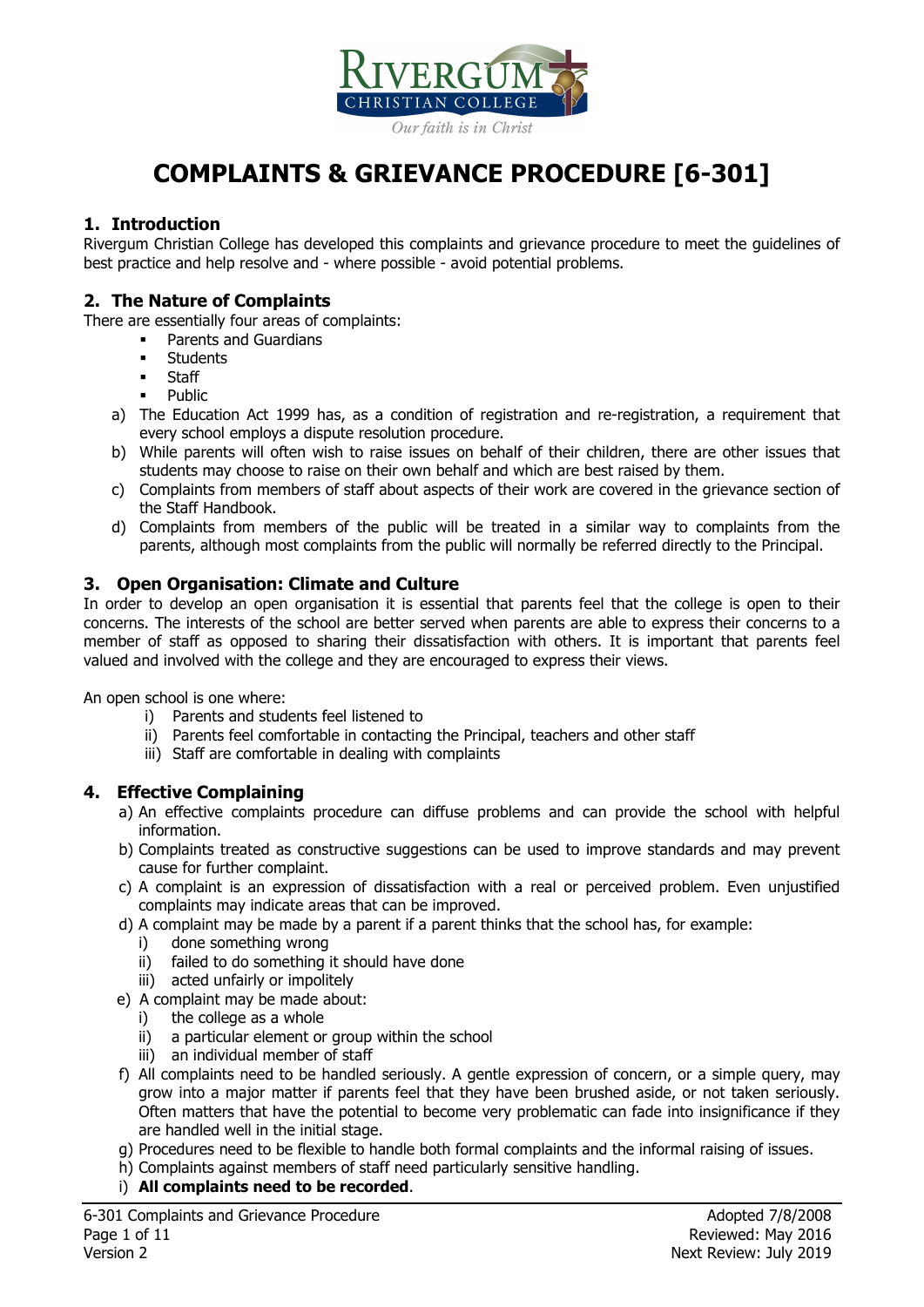

#### Our faith is in Christ

#### **5. Lines of Approach**

a) As Rivergum Christian College teaches Biblical guidelines for all areas of life, we wish to take the Bible's advice also in the area of dealing with conflict and disagreements.

Proverbs 25:8-10 contains wisdom: "Don't be hot headed and rush to court. You may start something you can't finish and go down before your neighbour in shameful defeat. So, discuss the matter with him privately. Don't tell anyone else lest he accuse you of slander and you can't withdraw what you said." (Living Bible)

Matthew 18:15-17 likewise instructs us: "If a brother sins against you, go to him privately and confront him with his fault. If he listens and confesses it you have won back a brother. But if not, then take one or two others with you and go back to him again, proving everything you say by these witnesses. If he still refuses to listen, then take your case to the church and if the church's verdict favours you, but he won't accept it, then the church should excommunicate him."

Following this line of wisdom, we publish the following procedures so that all members of the community have a clear understanding of the course of action to follow in dealing with concerns, grievances and conflicts.

i) Clearly identify the issue.

If the issue relates to day-to-day life of the school, (e.g. teaching, learning, discipline, playground activities etc.) please follow the steps from point ii) below - BUT if the concern relates to an allegation of criminal or inappropriate behaviour towards a student or other member of the school community by a college employee or volunteer, the matter can be addressed to the Association Board. The college Board takes all such allegations extremely seriously. Requests for a formal investigation can be made in writing to the Principal or Board Chairperson or by contacting them directly and completing a formal statement of concern.

If your concern is regarding the Principal or a member of the Board, then you have a right to take your complaint to the Association of Independent Schools South Australia (www.ais.sa.edu.au). **It should be noted throughout that neither the South Australian Minister for Education or the Department for Education has any power to directly intervene in any complaints relating to the operations of a non-government school.**

ii) Discuss the issue.

Arrange an interview with the person who is directly involved with the concern or conflict. This will involve making an appointment either by phoning or sending an enveloped note in the student diary or communication book. On many occasions it is helpful to have the concern written down as writing helps clarify the problem and allows time for the other person to collect their thoughts as well as any necessary documentation.

Thoughts to keep in mind:

- **Start with prayer**
- Sort out the problem, rather than trying to sort out the person
- Deal with facts not quesses or rumours
- Verbalise feelings rather than acting them out
- Avoid unhelpful emotions that cloud the negotiations and the issues
- Be committed to giving more than taking
- Be prepared to forgive, rather than judge
- Finish with prayer
- iii) If there is no resolution.
	- If the other person involved refuses to resolve the concern, take someone with you and try again.
	- If the person continues to resist resolving the concern or is unable to, make an appointment with someone who holds a position of responsibility above that person within the College. The leader chosen will depend upon the nature of the concern (see the Grievance Procedure Flow Chart below).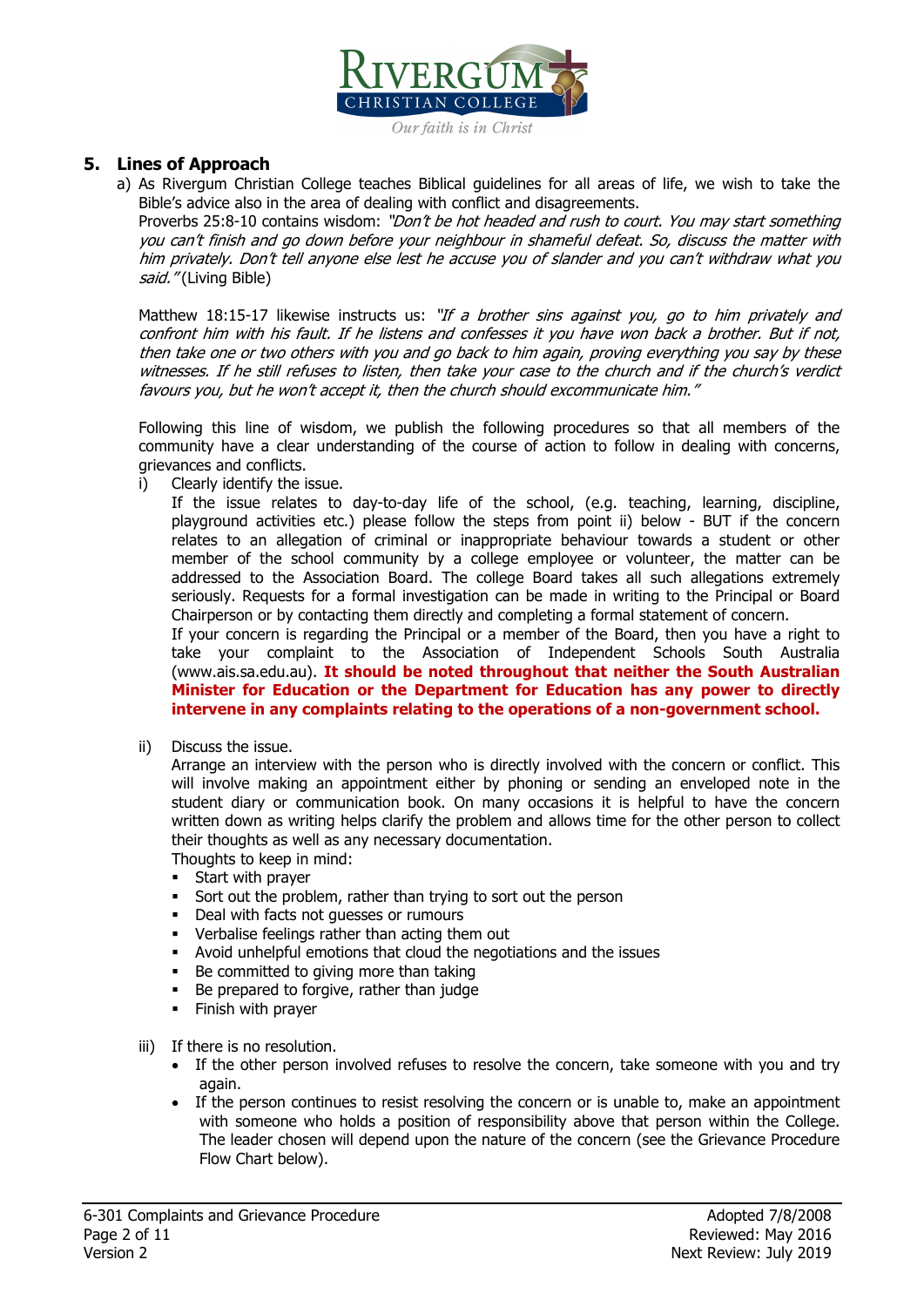

- Our faith is in Christ
- iv) If staff are approached about a matter that lies outside their area of responsibility, they will refer the person to the appropriate person or department.



#### **6. Reducing Anxiety**

As the person complaining may feel vulnerable, the college can reduce anxiety by taking the matter seriously and dispelling uncertainty about how the complaint will be dealt with. The following factors will assist in reducing anxiety:

- a) Information about the complaints procedure should be clear.
- b) Complaints are to be acknowledged as soon as practical, but within a maximum of five days.
- c) The issue is to be dealt with as quickly as possible.
- d) The complainant shall be kept informed of what is happening to their concern or complaint and, if a more detailed response is needed, by what date it will be received.
- e) The nature of the complaint and complainant's concerns should be clear. If it is not immediately obvious:
	- i) the complainant may need more time to explain
	- ii) they could be asked to put their complaint in writing
	- iii) it may be helpful to discuss possible outcomes
- f) The complainant needs to feel that their views matter.

#### **7. Recording**

- a) As mentioned in point 4 i) above, all complaints must be recorded.
- b) These records should be kept in a confidential file and cross-referenced with other files as necessary.
- c) The file needs to contain simple but clear notes of  $all$  conversations with the complainant regarding the issue. This includes chats and telephone calls, as misunderstandings can easily arise. This is required because:
	- i) it may become the cause of future legal action
	- ii) patterns in the record may indicate a need for action
	- iii) it increases the accountability of the person to whom the complaint was made, to follow up the complaint and take appropriate action
	- iv) it allows the Principal to be able to check the log regularly
- d) The log entry for each complaint is to contain the following:
	- i) date when the issue was raised
	- ii) name of person lodging the complaint
	- iii) name of student
	- iv) brief statement of the issue
	- v) location of detailed file (if any)
	- vi) member of staff handling the issue
	- vii) brief statement of the outcome
- e) Complainants are welcome to ask for a copy of the record that the teacher, Principal or Chair makes of the discussion that they have shared.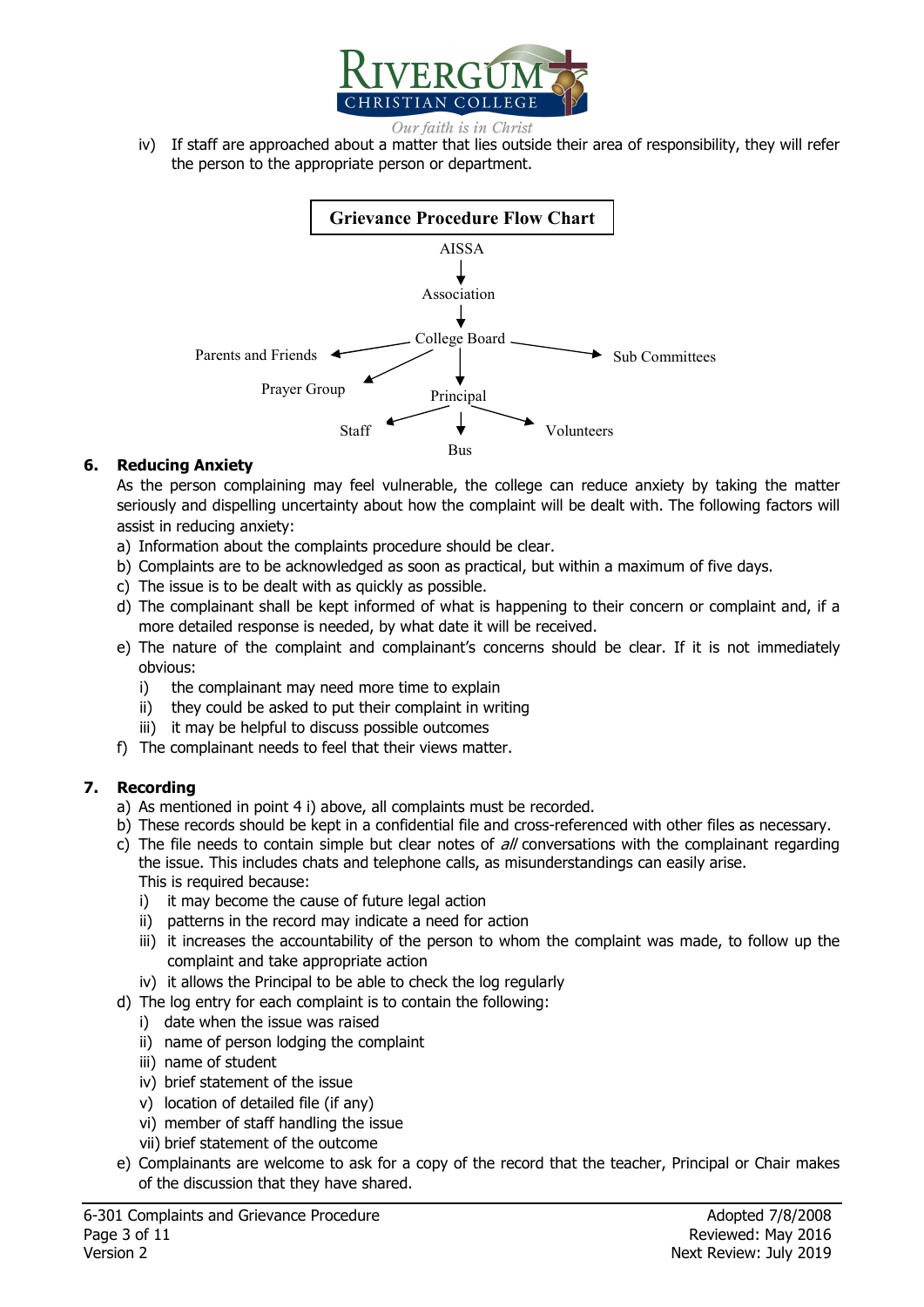

#### **8. Confidentiality**

- a) Confidentiality is an important issue for students, parents and staff. It is essential that any complaint is treated in a confidential manner and with respect.
- b) Parents often seek an assurance of confidentiality before expressing their concerns. It should be made clear to all concerned that it is the college's policy that complaints made by parents are not to rebound adversely on their children, and similarly complaints raised by students should not rebound on them or on other students.
- c) It may be possible to deal with a problem without naming individuals however even if no names are given the source of the complaint may still be clear. Depending on the nature of the complaint and on the circumstances, it may be impractical to investigate without identifying the member of staff or the child.
- d) Members of staff are rightly concerned that they should know about complaints that might be damaging to their reputation. Such complaints will be made known to them and may need to be revealed, in part or whole, to those who need to be consulted.
- e) The college will ensure that training is made available to help staff deal not only with complaints made to them, but also with complaints that are made about them.
- f) The college is also aware there is a need to provide support for staff against whom a complaint is made. This would normally be provided by a colleague who is not otherwise involved.
- g) If a situation involves the Police then the Principal, or the next most senior staff member if the Principal is unavailable, must ensure that the Chairman of the Board is informed as soon as possible, and if it involves an allegation of abuse, must take responsibility for convening the Board.

#### **9. Anonymous Complaints**

- a) Anonymous complaints may be where there is no indication of either name or address, or where the complainants say that they do not wish to be identified. They may come from members of the public, parents or students.
- b) Complaints from the public about the behaviour of a group of students will normally be dealt with on a general basis, with reminders to all about college expectations.
- c) Parents and students are encouraged to provide their names and should be given reassurance on the issue of confidentiality. If they persist in wishing to remain anonymous, it is at the Principal's discretion as to what action, if any, should be taken.
- d) Anonymous complaints are to be recorded in the log.
- e) Anonymous allegations should be monitored closely, but no action taken until there is more certainty about the veracity of the allegation.

#### **10. Resolution**

- a) Sometimes the very acknowledgment of an issue by the college brings relief to parents.
	- Satisfaction for a complaint may come from any of the following:
	- i) knowing that changes have been made, and that matters will be different in the future
	- ii) knowing that the college is now alert to a possible problem
	- iii) feeling that their concern has been considered seriously
	- iv) an outcome which may be different from the one they sought, but which they perceive to be well-considered
	- v) a considered letter
	- vi) an apology
- b) If time has been needed to consider matters, parents should receive a report letter. This should cover:
	- i) the issues raised
	- ii) how the issues were considered
	- iii) the people consulted
	- iv) the action that is to be taken
	- v) an apology, if appropriate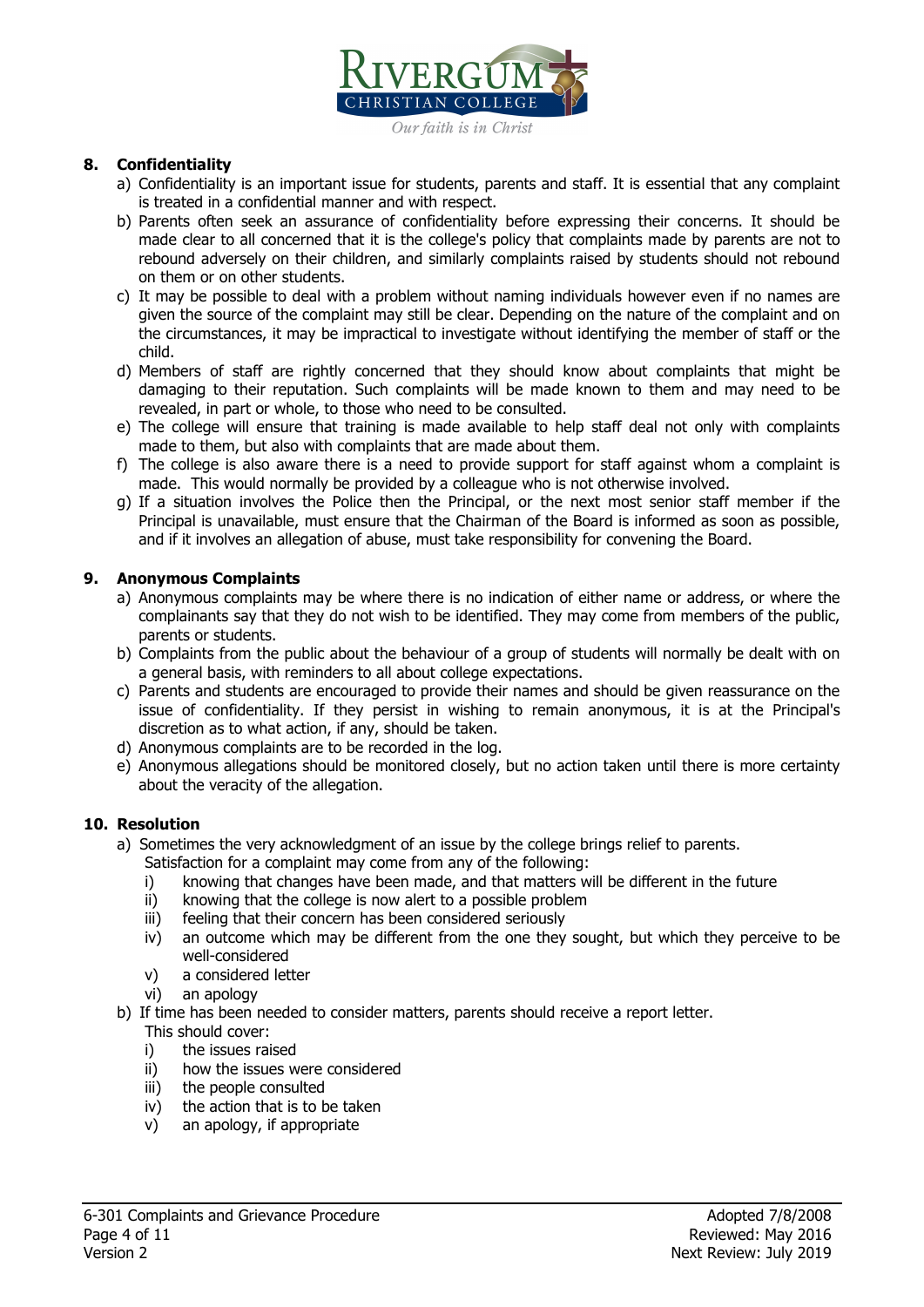

#### **11. Intractable Complaints**

- a) There may be a small minority of persistent or aggressive complainants who will never be satisfied. The college may discover upon investigation that the complaint was without foundation or motivated by malice. Nevertheless, it is wise to treat all complaints seriously and to follow the procedures.
- b) Most complaints can be resolved if approached positively. If a complaint becomes intractable, it may be due to its nature or the way in which it was handled, or possibly because the complainant perceives the college to have 'closed ranks' against him or her.
- c) There are different stages of action to be taken with intractable complaints:
	- i) Referral to the Chairman of the Board
		- i. The Chairman may be able to offer a new approach to the matter, and this may satisfy the complainant. The Chairman's response should be clear and detailed, and should offer a meeting if the parents remain troubled.
		- ii. In most cases, the procedure will be that the Principal refers the matter to the Chairman of the Board and informs the complainant that this stage has been reached. Where a complainant believes that the complaint has been mishandled by the Principal they may write directly to the Chairman.
		- iii. If the concern relates directly to a member of the Board, the complainant should make an appointment with the Principal to discuss this matter.
		- iv. The Chairman should discuss the matter fully with the Principal and be provided with the relevant documentation. If a briefing is required from a member of staff, this should occur in the presence of the Principal.
		- v. The Chairman should respond to the complainant, notifying them that he/she is reviewing the matter, asking if they wish to add anything further and providing a date by which they may expect a response.
		- vi. If the concern relates to the actions of the Principal, the complainant may take their concern to the Chairman of the Board.
	- ii) Meeting with the Chairman of the Board
		- i. If a meeting is requested, the Chairman offers to meet the parents at a time convenient to them. Those involved are:
			- the Chairman of the Board
			- the Principal and, at the most, one other member of staff
			- the complainant
		- ii. Complainants are permitted to bring with them a supportive friend who is not involved with the complaint.
		- iii. Legal representation is not appropriate at this stage.
		- iv. The Chairman, after questioning and listening to the complainant and the Principal, may be able to find a solution. If this is not possible, and complainants wish to take the matter further, the Chairman could consider seeking the advice of an independent arbitrator or setting up a conciliation committee.

#### **12. Training**

Given the diverse nature of complaints, the college is to provide training so that all staff know how to carry out their responsibilities.

Training should cover:

- a) the complaints procedure
- b) communication skills, such as listening, questioning and calming
- c) handling complaints, negotiation and mediation skills
- d) skills in observing, recording and reporting
- e) the benefits of handling complaints well and the consequences of handling them badly

#### **13. Student Complaints**

- a) Full details of how students can deal with grievances are contained within the 'Grievance Policy for Students' and the 'Anti-bullying Policy'.
- b) As we are aiming to grow our students to maturity, the principles that apply to parental complaints also apply to complaints and concerns from students.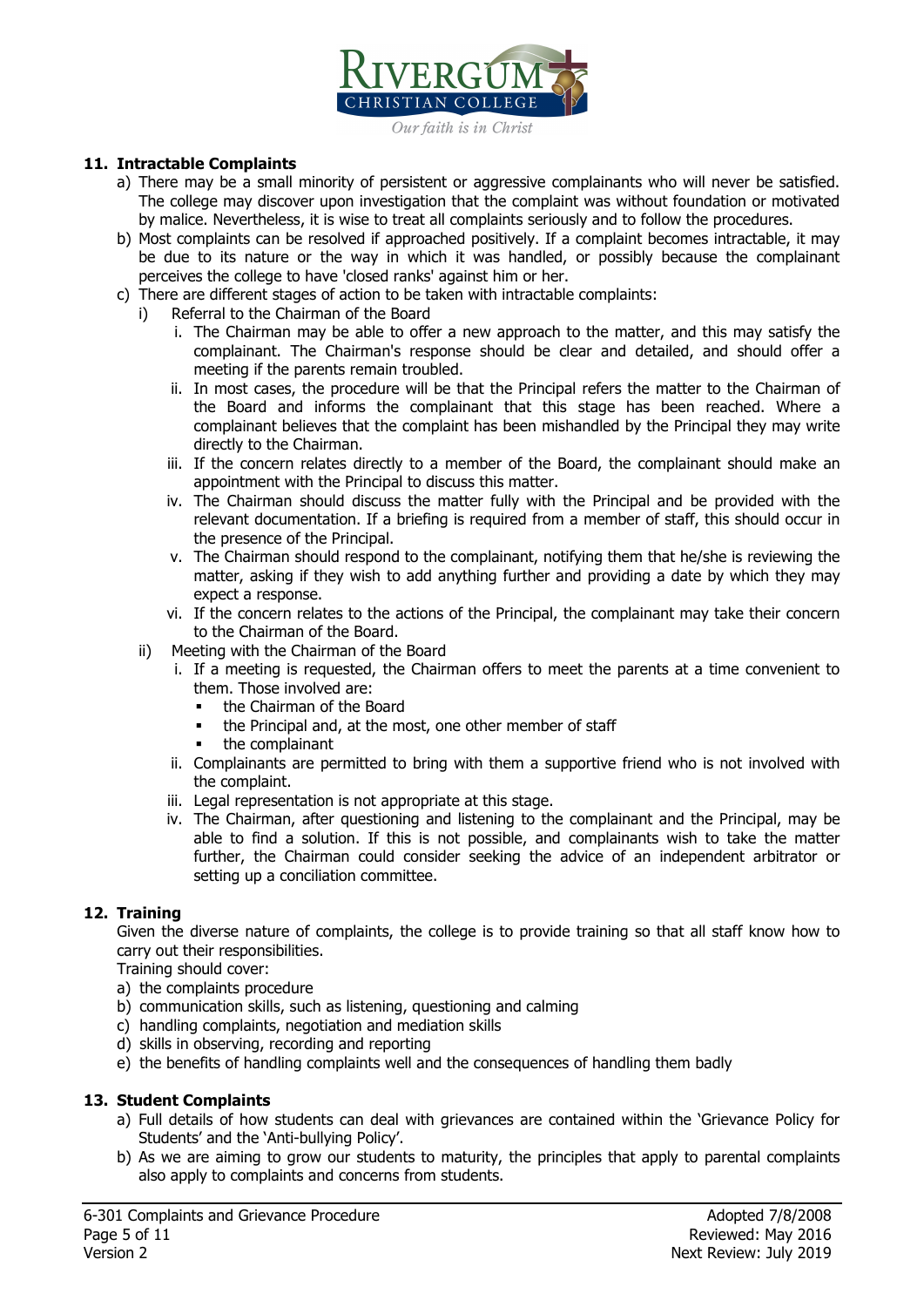

In support of this, teachers will:

- i) Specifically teach conflict resolution skills.
- ii) Educate children about the college's grievance procedures and how to apply them.
- iii) Teach rather than condemn children who express their grievances in an inappropriate manner.

#### **14. A Leaflet for Parents**

A leaflet explaining the recommended complaints system used by parents at Rivergum Christian College is attached at Appendix A. This leaflet is to be provided to parents when joining the school and will be included in the Family Handbook.

#### **15. A Leaflet for Students**

A leaflet explaining the elements of the recommended complaint system as used by students at Rivergum Christian College is attached at Appendix B. This leaflet is to be distributed to families, displayed in the classroom and discussed with the class at least annually.

#### **16. Key Principles**

A summary sheet detailing the key principles for the handling of complaints at Rivergum Christian College is attached at Appendix C.

#### **17. Related Policies and Documents**

6-102 Anti Bullying, Harassment, & Cyber Bullying Policy 4-001 Staff Handbook – 'Grievance' section Child Protection Policy and appendices Guidelines for Staff - Applying the 'Complaints and Grievance Procedure' and the 'Grievance Policy for Students' Guidelines for the Principal - Applying the School's Grievance Procedures and Policies Guidelines for the Board – Responding to Complaints

#### **18. Conclusion**

If a concern or complaint is dealt with seriously and sensitively at an early stage, it is likely to have a satisfactory outcome. Having a good complaints procedure will also reflect positively on the ethos and values of the school.

#### **19. Acknowledgement**

Rivergum Christian College wishes to thank *Great Southern Grammar School, WA* for allowing us to base our Complaints and Grievance Procedure on theirs.

**It should be noted throughout that neither the South Australian Minister for Education or the Department for Education has any power to directly intervene in any complaints relating to the operations of a non-government school. Therefore, as a member of the Association of Independent Schools South Australia (AISSA), Rivergum Christian College advises that, should a complaint escalate beyond internal handling, AISSA may be able to provide some (limited) assistance.**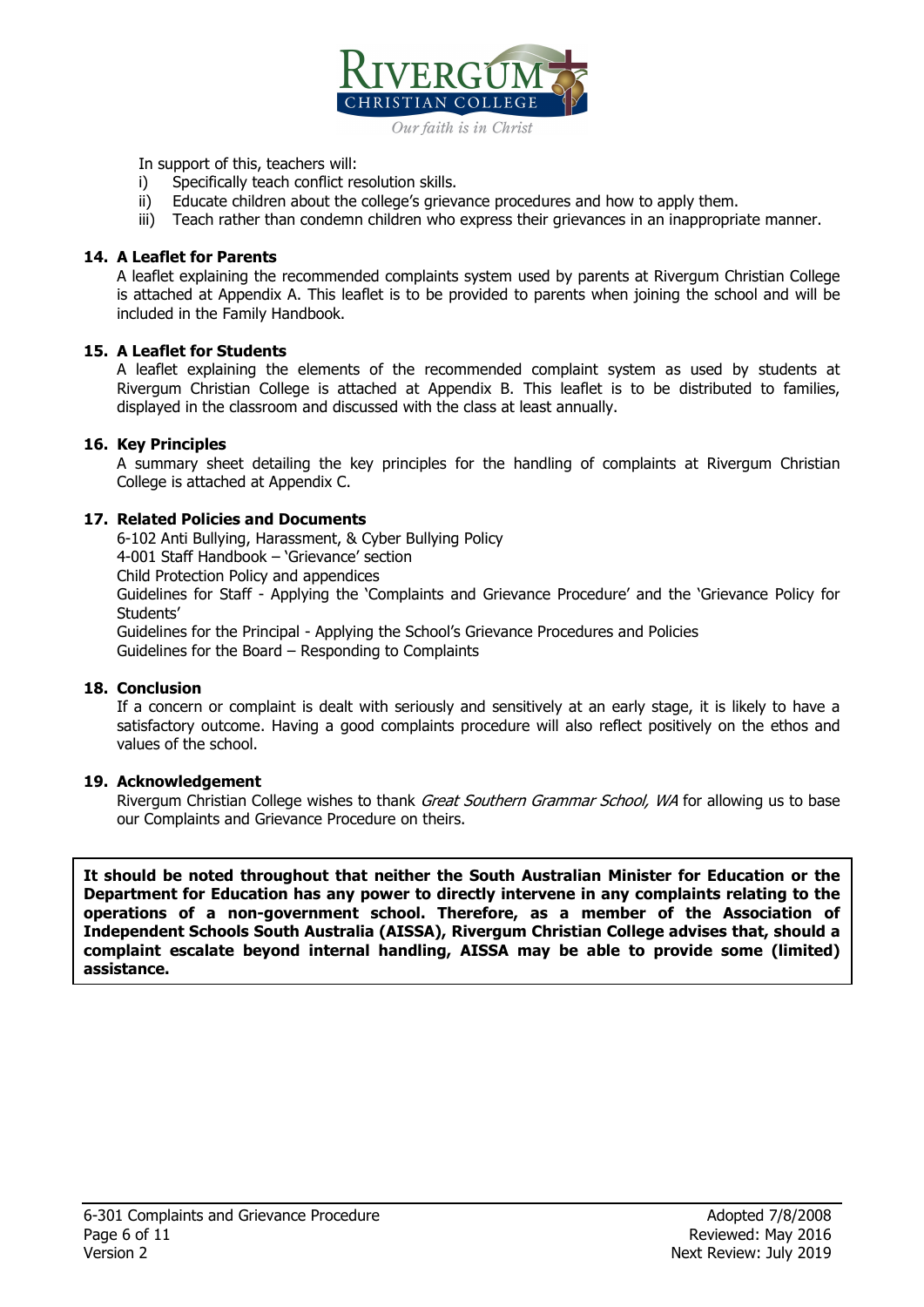

# **Matters of concern - Information for parents**

Rivergum Christian College welcomes suggestions and comments from parents and takes seriously any complaints and concerns that may be raised. This leaflet will demonstrate our complaints system.

### **A complaint will be treated as an expression of genuine dissatisfaction that needs a response.**

We wish to ensure that:

- Parents who want to make a complaint know how to do so
- We respond to complaints within a reasonable time and in a courteous and efficient way
- Parents realise that we listen and take complaints seriously
- We take appropriate action with the full knowledge of the parent concerned

# **"How should I complain?"**

When you contact the college, ask to make an appointment with the appropriate staff member and be as clear as possible about what is troubling you. Please start with the person most closely concerned with the issue, as they may be able to sort things out quickly and with the minimum of fuss. However, you may prefer to take the matter to the Principal.

# **"I don't want to complain as such, but there is something bothering me…"**

The college is here for you and your child and we need to hear your views, concerns and ideas. Contact a member of staff as described above.

While our Chaplain is not a person in authority to receive complaints, they may be able to support and assist you to work through the grievance process.

# **"I am not sure whether to complain or not."**

If as parents you have concerns, you are entitled to raise them and we would encourage you to do so. If in doubt, you should contact us, as we are here to help.

### **"What will happen next?"**

If you raise something by telephone or face-to-face during an appointment, it may be possible to resolve the matter immediately and to your satisfaction.

If you have made a complaint or suggestion in writing, we will contact you within five working days to respond to your concerns and explain how the school proposes to proceed.

In some circumstances, the person you contact will need to discuss the matter further with other staff. If a detailed exploration of the issue is needed you may be invited to come in to discuss the concern with the staff member/s involved.

When the exploration of your complaint has concluded the appropriate staff member will communicate the outcome to you.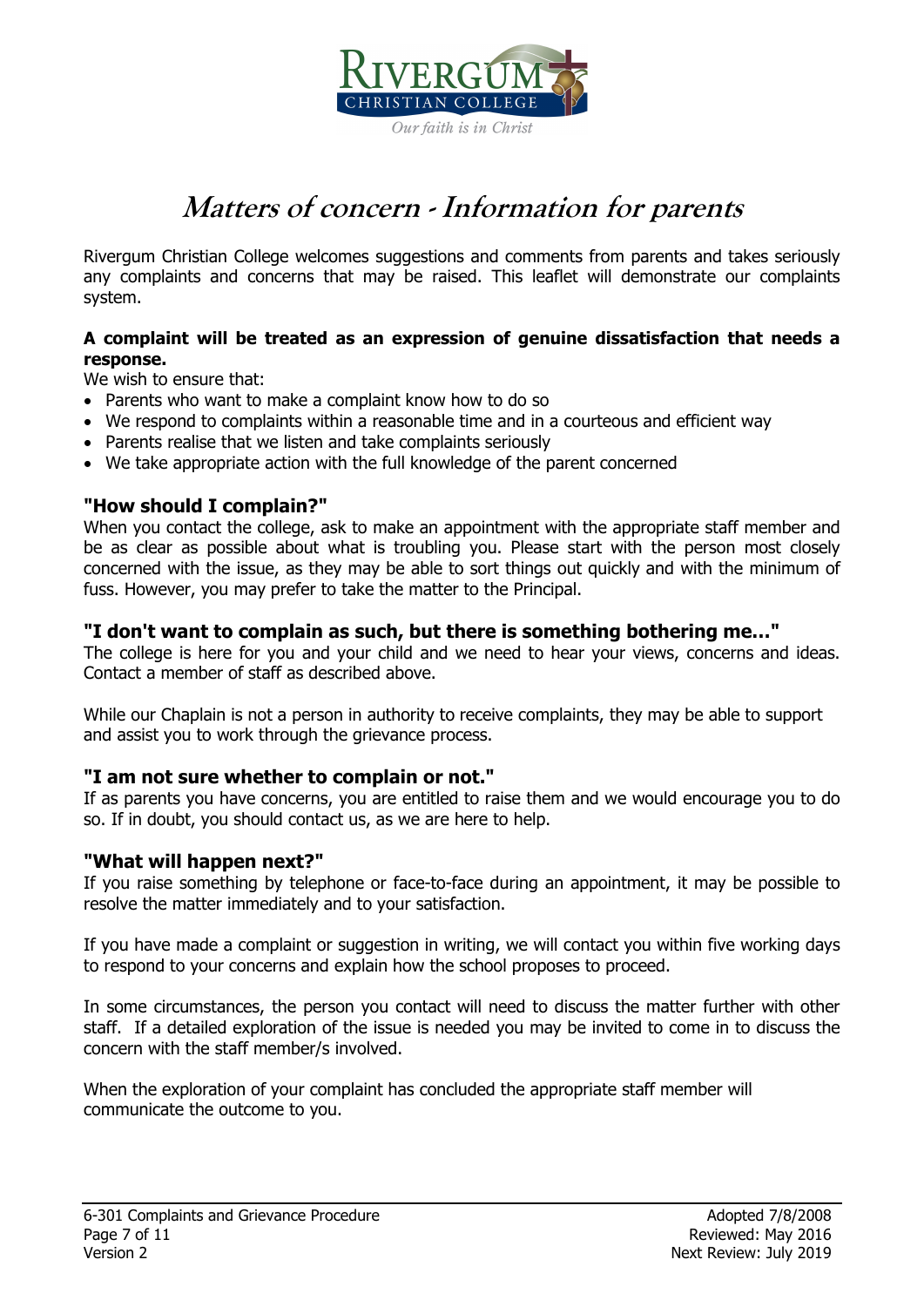

# **"What about confidentiality?"**

Your complaint or concern will be treated in a confidential manner and with respect. Knowledge of it will be limited to the Principal and those directly involved. The Chairman of the Board may also be informed.

It is the college's policy that complaints made by parents should not adversely affect their children.

We cannot entirely rule out the need to make third parties outside the college aware of the complaint, and possibly identify those involved. This would only be likely to happen where, for example, a child's safety was at risk or it became necessary to refer a matter to the police. You would be fully informed and involved in such action.

While information relating to specific complaints will be kept confidentially on file, we would point out that anonymous complaints may not be pursued.

Action that is needed to be taken under staff disciplinary procedures as a result of a complaint would be handled confidentially within the school by the Principal.

### **"What if I am not satisfied with the outcome?"**

We hope that you will feel satisfied with the outcome, or at least that your concerns have been fully and fairly considered.

If you are not satisfied, the Principal will offer to refer the matter to the Chairman of the Board. Alternatively, you may wish to write directly to the Chairman. The Chairman will call for a full report from the Principal and will examine matters thoroughly before responding. This may result in a positive solution, but if it does not, the Chairman will invite you to a meeting. You may wish to be supported by a friend, but legal representation would not be appropriate at this stage.

Rivergum Christian College recognises and acknowledges your entitlement to express concern and to complain and we hope to work with you in the best interests of the young people in our care.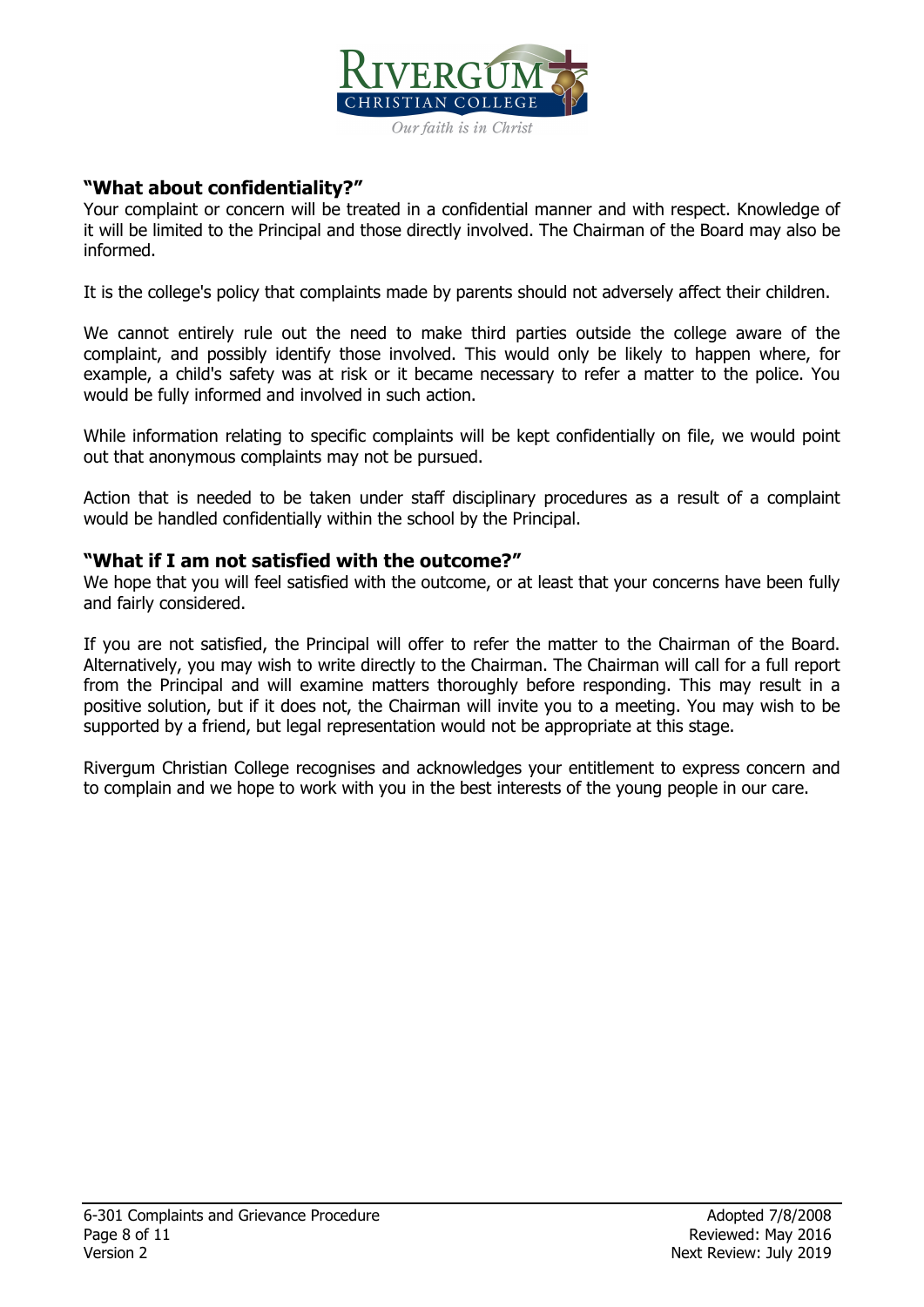

# **Matters of concern - A leaflet for students**

Any problems, complaints or suggestions? If so, the school would like to hear.

# **"How do I make a complaint?"**

- By talking about it or by writing it down if you find that easier.
- You can do it by yourself, or through your parents.

# **"Who do I make my complaint to?"**

- To the person you are unhappy with. First try talking with them on your own. This is Jesus' way.
- If that doesn't solve the problem, take someone with you  $-$  a friend, the chaplain, a parent or another staff member.
- Still having problems? Talk to the Principal.

# **"Does it matter what the issue is?"**

 No, it can be **a big problem** or **a small one**. By discussing it, you may come up with positive ideas.

# **"Do others have to know?"**

 If you don't want anyone else to know, tell the staff - they will understand. (Sometimes staff will need to discuss the matter with another adult who can help.)

# **Even if you find the issue hurtful or embarrassing, don't worry, it will only be discussed by staff who can help you.**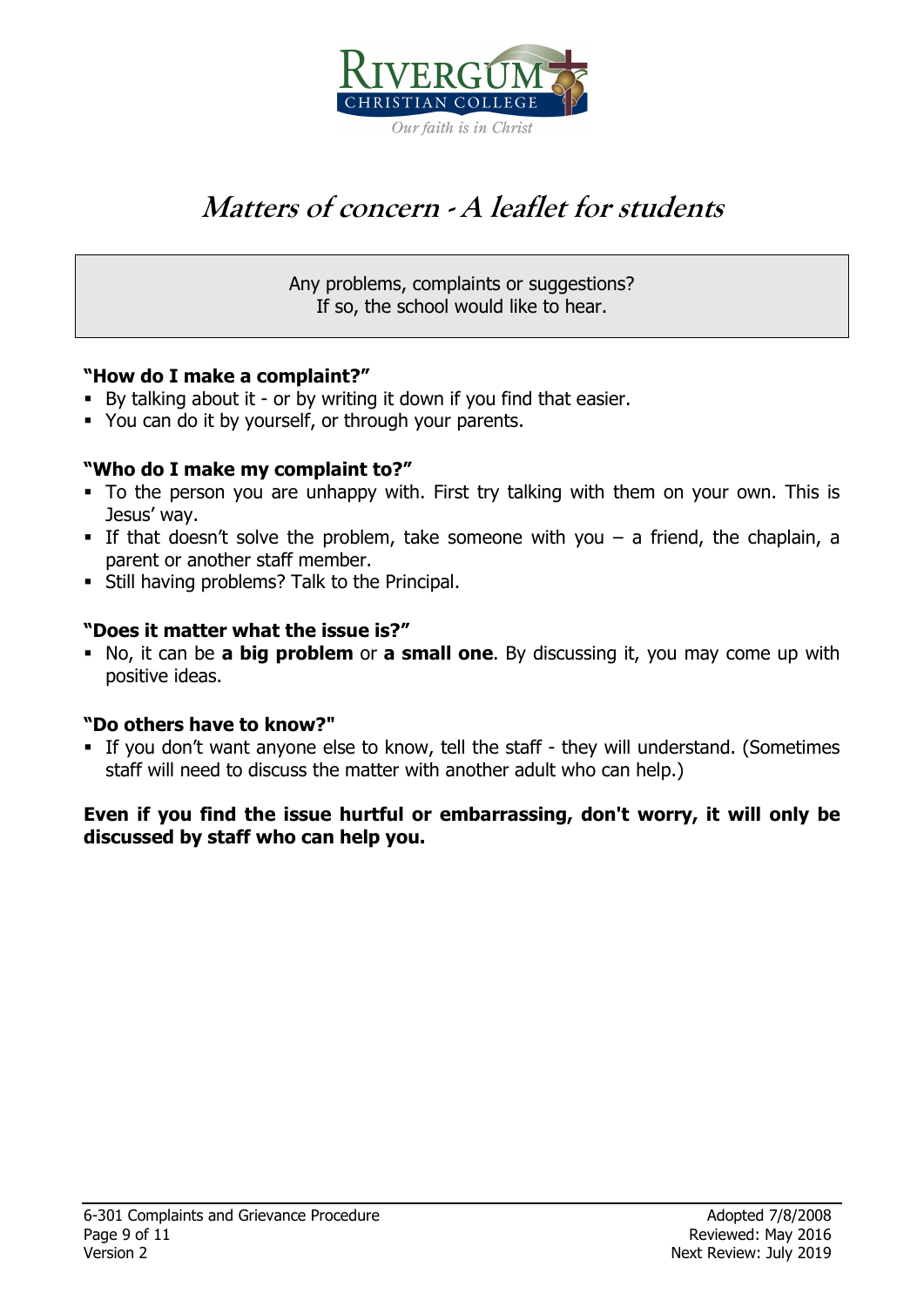



# **Remember – this is about solving your problems and getting along, not about getting even.**